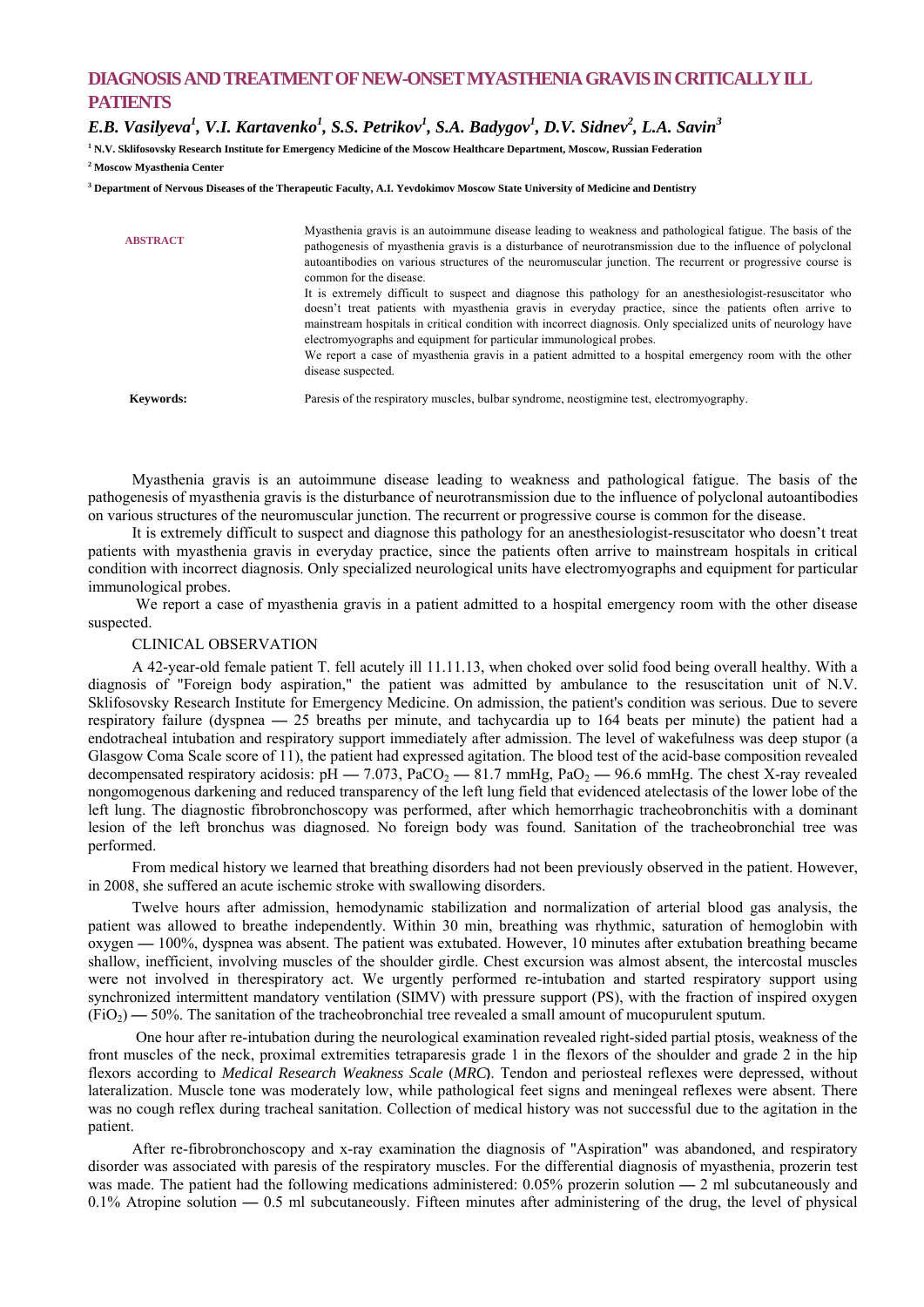activity increased. The volume of active movements of the limbs fully recovered, there was a movement of the respiratory muscles, while at the same time, there was no cough reflex and the weakness of anterior neck muscles continued to persist. The patient was allowed to breathe independently and breathed with no signs of respiratory failure. However, 30 minutes later, the patient had a feeling of lack of air, and therefore the respiratory support was continued.

The result of the prozerin test was regarded as weakly positive. To confirm the diagnosis of myasthenia gravis it was necessary to carry out the electromyographic study, but in the absence of the myograph of the Institute, the diagnosis of "Myasthenia Gravis" was set and we started anticholinesterase therapy (0.05% solution of prozerin **—** 1 ml subcutaneously every 4 hours). However, the dose was sufficient only for 2.5 hours of spontaneous breathing, for which reason it was decided to start prednisolone therapy at a single dose of 250 mg by drop intravenous infusion.

In connection with the ischemic stroke with swallowing disorders in history, magnetic resonance imaging of the brain was performed. Data evidencing vascular pathology of the brain had not been received.

Taking into the account the clinical picture and multiple healed scars from cuts on both forearms, evidencing suicide attempts, hysterical genesis of respiratory disorders couldn't be excluded.

 On the third day after admission, the patient showed positive dynamics, resulting in an improved work of the respiratory muscles, restored muscle strength in the limbs and jugulated ptosis. Periods of spontaneous breathing were already 3.5 hours.

One day after administering 250 mg of prednisolone and the beginning of anticholinesterase therapy, the patient was able to breathe independently for no more than 3.5 hours. Given the continued paresis of the respiratory muscles, lack of efficacy of 2-day-long anticholinesterase therapy, it was decided to start prednisolone pulse therapy.

On the  $4<sup>th</sup>$  day of hospitalization the patient had 1,000 mg of prednisolone administered intravenously. After 3 h after infusion of prednisolone and 2 ml subcutaneous injection of 0.05% prozerin the duration of spontaneous breathing was 4.5 hours. After 4.5 hours, the patient was administered 2 ml of 0.05% prozerin subcutaneously, without the respiratory support. Thus, the desired therapeutic effect appeared after administration of prozerin: the patient could breathe spontaneously over 4 hours.

In order to identify a thymoma, the computed tomography of the chest was conducted. There were no signs of a thymoma found.

 The psychological state of the patient improved, she became more cooperative. We found out that five years ago, the patient had experienced swallowing difficulties after a severe stress during the third pregnancy. She applied to the district hospital, where she was diagnosed with the stroke and offered admission, but the patient refused. The determined therapy (details are not remembered) done at home was ineffective. Difficulties in swallowing food continued, the nasal voice and general weakness appeared. Periodically she had double vision and partially drooping right eyelid, which cleared up on its own. The patient had not consulted a doctor or received any therapy. She ate very small portions, chewing food long and thoroughly. Thus, we were getting more and more evidence to support the diagnosis of "Myasthenia Gravis".

On the  $5<sup>th</sup>$  day of stay in the resuscitation unit, the patient was visited by the specialist of Moscow Myasthenia Center. Examination was performed 8 hours after the last administration of prozerin. The patient was on assisted ventilation. The neurological status included right-sided semiptosis, bulbar syndrome with difficulties in swallowing and chewing, loss of strength in the facial muscles grade 3 and in the proximal extremities **—** grade 2-3. The weakness of the front group of muscles of the neck **—** grade 3 of the MRC scale. Cough impulse and chest excursion were decreased. The severity of bulbar syndrome decreased 40 min after 2 ml subcutaneous injection of 0.05% prozerin and muscle strength increased by 2 grades. Prozerin test was regarded as positive.

The patient was diagnosed with: "Myasthenia gravis, a generalized form with bulbar impairment, severe course, the lack of compensation on anticholinesterases therapy (4B-5 according to the Myasthenia Gravis Foundation of America (MGFA))".

On the 6<sup>th</sup> day after admission the patient underwent electromyographic study of neuromuscular transmission decrement test, which revealed disorders of neuromuscular transmission of myasthenic type. Prozerin had been canceled for 8 hours before the study. The patient was put on the ventilator. Prior to the administration of prozerin, amplitude of the M response in m. Digastricus was 0.84 mV (decreased), the amplitude of the M response decrement was 37.2% (normal result is up to 10%). Functional tests were positive. The tetanization revealed the 50% amplitude decrement. Phenomena of post activation facilitation and post activation exhaustion were positive. Forty minutes after subcutaneous injection of 2 ml of prozerin solution (0.05%), the increase of the M response amplitude to normal levels and the amplitude decrement of up to 7% (normal) was indicated.

On the 8<sup>th</sup> day after admission to the Institute, the patient was clearly conscious, neurological deficit persisted in the form of front neck muscles weakness grade 4. Respiration was independent, SatO<sub>2</sub> 100%. Tracheal extubation was performed. After extubation respiratory rate was 14 breaths per min, coughing and swallowing remained preserved. The patient was breathing on her own during 24 hours with no signs of respiratory failure.

On the 9<sup>th</sup> day after admission, the patient was transferred to a specialized neurological department.

**DISCUSSION** 

Myasthenia gravis is a rare neurological disorder with a frequency of only 5 cases per 100 000 population. Women suffer from myasthenia 2**—**4 times more often, and the peak incidence occurs between the ages of 20 to 40 years. According to the international classification of clinical myasthenia gravis, there is form A, without bulbar disturbances, and